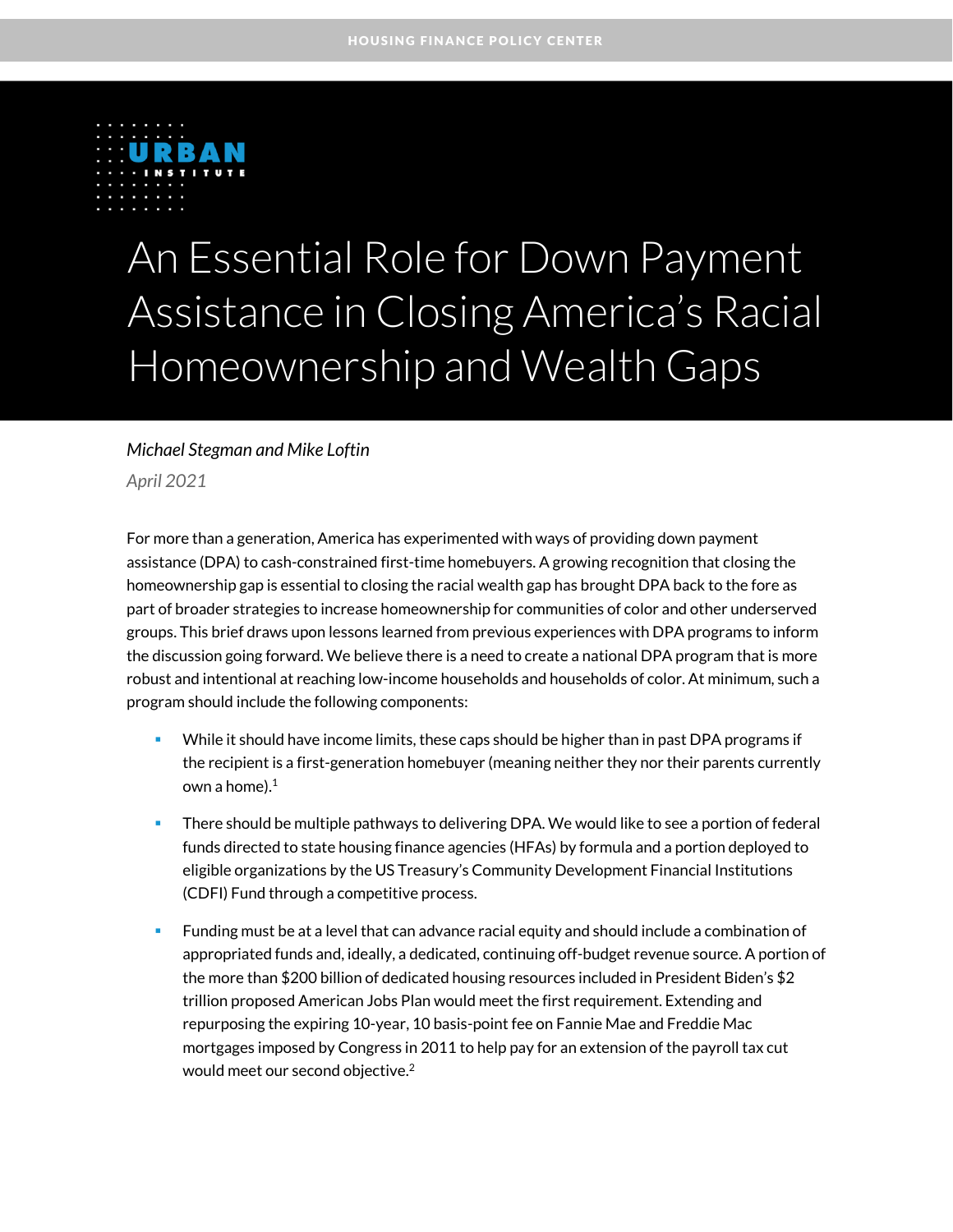# The Price of the Homeownership Gap

America's racial wealth gap is as tenacious as it is unacceptable; the wealth of the median white family is eight times that of Black and Hispanic families. Lagging homeownership rates among people of color is a major contributor here. Since the Great Recession, the 30 percentage-point gap between Black and white homeownership rates has reached a 50-year high, which is larger than when race-based discrimination in the housing market was legal. $^3$  Because the wealth of the median Black household is one-eighth that of the median white household, and because housing equity makes up nearly 60 percent of total net worth for Black homeowners (compared with 43 percent of total net worth for white homeowners), many believe that by addressing the homeownership gap, America can make progress in closing the racial wealth gap as well (McCargo and Choi 2020). 4

Disproportionate infection rates and impacts of COVID-19 on people of color and the police killing of George Floyd have led to renewed calls for racial justice, compensatory policies, and greater public and private investments to improve racial equity in the public sphere and private markets, including housing. A recent hearing before the Senate Committee on Banking, Housing, and Urban Affairs highlighted factors that perpetuate yawning gaps in race-related outcomes, including "evolving forms of redlining," lending discrimination, residential steering, and appraisal bias, which continue to lock people of color out of fair and affordable homeownership and wealth-building opportunities.<sup>5</sup>

Given a through line from generations of racialized housing and mortgage finance policies, acting on these twin deficits not only is a moral imperative but is in our national economic interest (Kahlenberg and Quick 2019). The investment bank Morgan Stanley estimates that equalizing Black-white homeownership rates over the next 10 years would create more than 5 million more homeowners of color, generate nearly 800,000 new long-term jobs, and raise up to \$400 million in additional tax revenue relative to current trends.<sup>6</sup> Along similar lines, Citigroup analysts estimate that "if four key racial gaps for Blacks—wages, education, housing, and investment—were closed 20 years ago, \$16 trillion could have been added to the U.S. economy. And if the gaps are closed today, \$5 trillion can be added to U.S. GDP over the next five years" (Peterson and Mann 2020, 3).

A consumer's credit record is the gateway to credit markets, and stark race-related differences in credit scores—the median FICO score for Black consumers (626) is 125 points lower than the median score for white consumers—prevent many Black people from accessing affordable mortgage credit, if they can get a loan at all (McCargo and Choi 2020). Choi and coauthors (2019, vi) estimate that the "share of Black households with a mortgage would increase [about 11] percentage points if their credit score distribution was the same as the distribution for white households."

But an effective response to the homeownership and wealth gaps goes beyond mortgage finance. Materially improving racial equity requires that more people of color have sufficient liquid resources to compete for a home. Minority households generally have lower incomes than white households, have fewer savings, and are less likely to benefit from inherited wealth or to get financial help from family and friends for buying a home (Choi et al. 2019).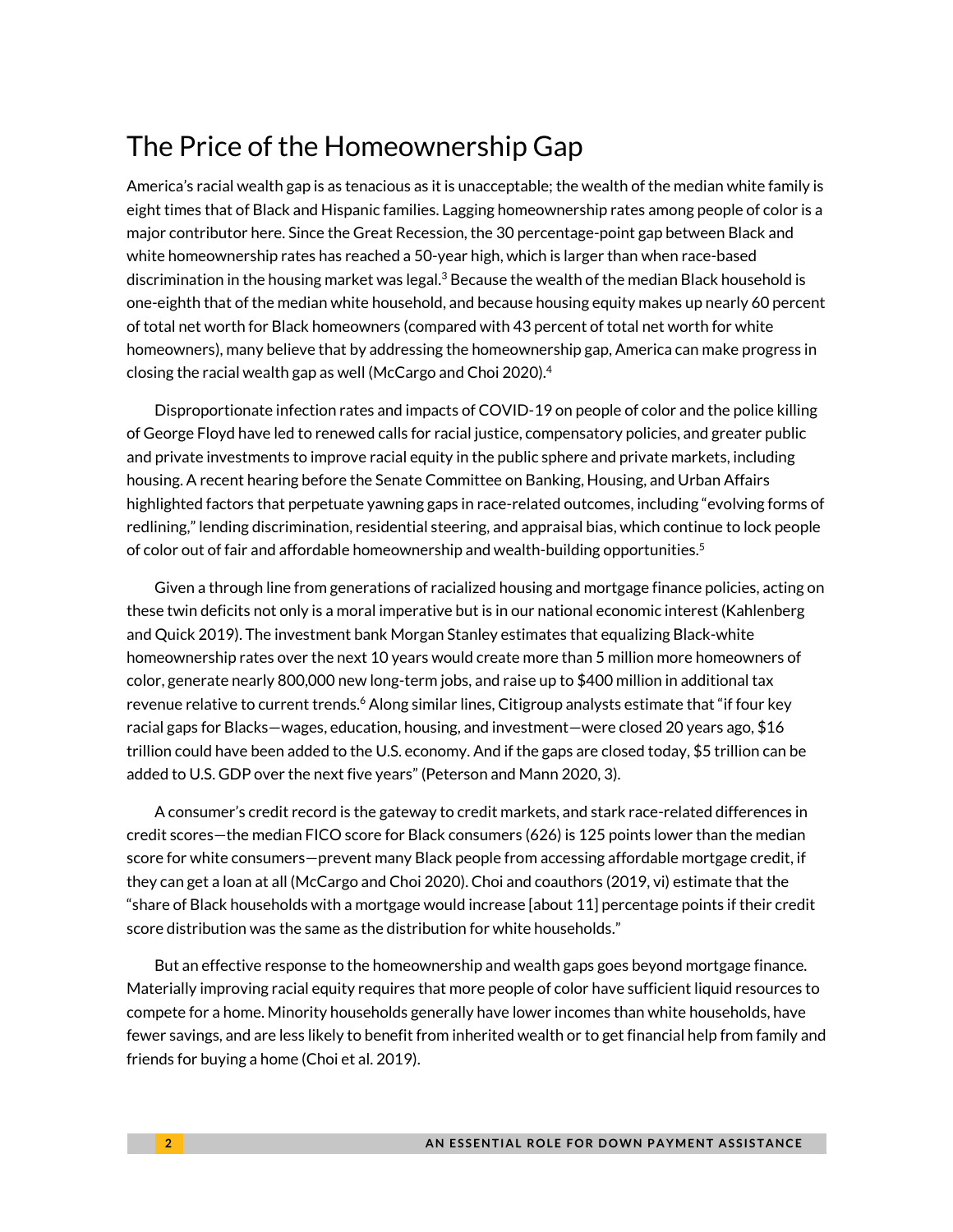Similarly, recent data from the Federal Reserve find that nearly 30 percent of white families received an inheritance or gift,<sup>7</sup> compared with about 10 percent of Black families, 7 percent of Hispanic families, and 18 percent of families of other races or ethnicities: "Conditional upon receiving an inheritance or gift, White families also tend to receive larger inheritances."<sup>8</sup> This makes bequests and transfers, according to Hamilton and Darity (2010), more important in explaining the racial wealth gap than "any other demographic or socioeconomic indicator." And without such inheritance, saving for a down payment is difficult; Moody's Analytics estimates that it would take the typical renter about 14 years to save \$15,000 for a down payment at prevailing renter household savings rates.<sup>9</sup>

Urban Institute researchers put a finer point on how the racial wealth deficit constrains minority homebuying. Using Freddie Mac data, they estimate that more than 1.7 million mortgage-ready young Black renters could afford a median-price home in the 31 most-populous metropolitan statistical areas if they could come up with a 10 percent down payment (McCargo, Choi, and Golding 2019). Therefore, the Biden administration, lawmakers from both parties, and other influential stakeholders are placing a high priority on creating policies that would help Black and Hispanic families fill the gap between available savings and the up-front cash needed for a down payment and closing costs on a first home. This assistance is the focus of this policy brief.

Conditional on addressing historical racial inequities, the effectiveness of DPA policies on narrowing the homeownership gap will depend upon such factors as program design, funding levels, permitted uses, how funds are allocated, and the maximum amount of support available for individual recipients. The historical record of dedicated federal DPA policies leading up to the 2008–09 financial crisis is spotty, but more recent promising efforts give the Biden administration and the new Congress ideas to build upon.

# The Long Arc of Down Payment Assistance Policies

#### **From the 1990s to the Great Recession**

Through a succession of programs, none of which reached appreciable scale, policymakers have recognized that many low- and moderate-income (LMI) homebuyers had too little cash for a down payment and closing costs. One of the first federal programs aimed at overcoming this hurdle was the Nehemiah Housing Opportunity Program created by Congress as part of the Housing and Community Development Act of 1987.<sup>10</sup> Modeled on a successful church-based affordable homeownership program in East Brooklyn neighborhoods that featured \$10,000 deferred-payment loans funded by the City of New York, the national program provided federal funding of up to \$15,000 per unit for interestfree second mortgage loans to first-time LMI homebuyers (Phipps, Heintz, and Franke 1994).

The US Department of Housing and Urban Development (HUD) conducted three competitive Nehemiah funding rounds that resulted in grants to 54 nonprofit housing developers across the country who collectively produced fewer than 1,200 homes before the program was shut down in 1991. Nehemiah was terminated in part because Congress created the Home Investment Partnerships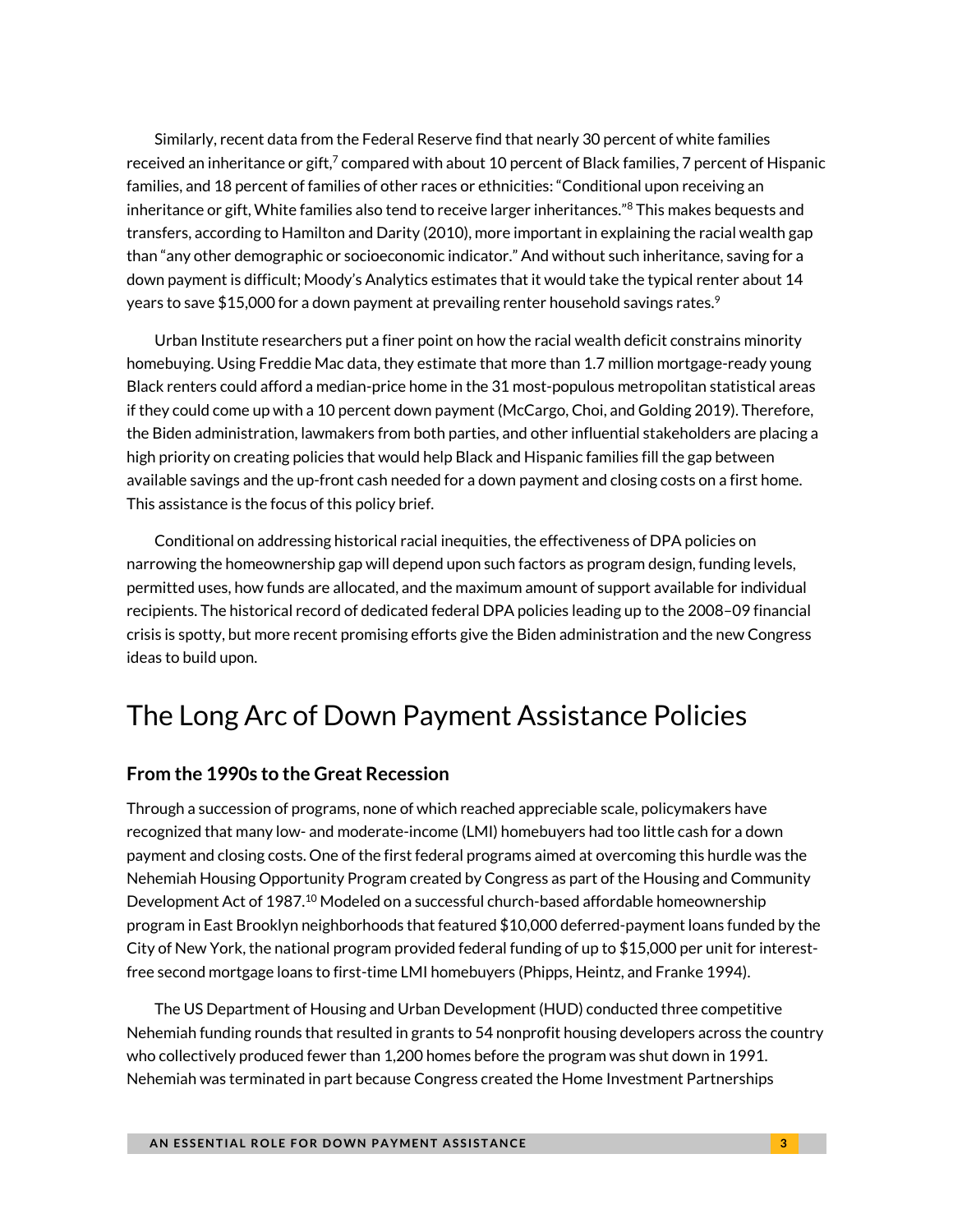Program (HOME) in 1990, an affordable housing block grant that made DPA an eligible use (Thompson 2006).

Both the Clinton and Bush administrations mounted ambitious homeownership campaigns: the former aimed at boosting the national homeownership rate to an all-time high by the year 2000, and the latter aimed at closing the Black-white homeownership gap by creating more than 5.5 million new minority homeowners by 2010. $^{11}$  These multifaceted initiatives favored moves to expand access to mortgage credit, including by reducing down payment requirements and expanding homebuyer education.

While rejecting President Bush's proposed Federal Housing Administration (FHA) zero-downpayment mortgage as being far too risky, Congress did approve his request for a dedicated down payment grant program in 2003. Appropriating \$162 million over two years through a set-aside of funds within the HOME program (OAHP, n.d.), the American Dream Downpayment Initiative (ADDI) supported an estimated 22,000 low-income homebuyers with an average of \$7,500 in up-front cash assistance. Significantly, for the first time, policymakers required ADDI families to complete at least eight hours of homebuyer counseling as a condition of receiving assistance (OAHP, n.d.).

Ironically, even though no combination of federal programs to overcome the down payment barrier could achieve scale, a small California-based nonprofit affordable housing organization, the Nehemiah Corporation of America, founded in 1994,<sup>12</sup> found a loophole in FHA regulations that enabled the expansion of seller-funded DPA without any direct government funding. The results were disastrous. Congress shut down the seller-funded DPA industry in 2008 but not before more than 300,000 homebuyers had obtained FHA loans without contributing any personal funds for a down payment. $^{13}$ This caused a projected claims rate on the taxpayer-backed FHA insurance fund that was 76 percent higher than that on comparable FHA loans without seller-funded DPA. <sup>14</sup> Future policymakers need to understand the loophole the Nehemiah Corporation exploited, both to prevent it from happening again and to ensure that HUD does not overreact and close off responsible DPA programs going forward.

To summarize, a fair reading of the DPA literature up to the Great Recession is that policies to address the down payment hurdle were scattershot and were inadequately funded to have any sustained impact. The one program to achieve any kind of scale required no direct federal funding but failed many of the families it purported to help while costing taxpayers a bundle in insured FHA losses.

We turn now to post–Great Recession efforts to attack the down payment problem, which tell a more positive story, perhaps encouraging the proposals during and following the 2020 presidential election.

#### **Beyond the Great Recession**

Despite the seller-financed DPA setback, the decade between the Great Recession and the onset of the COVID-19 pandemic witnessed the mainstreaming of DPA, largely funded without direct public subsidies, albeit through premium pricing of mortgage loans, an issue we elaborate upon later. More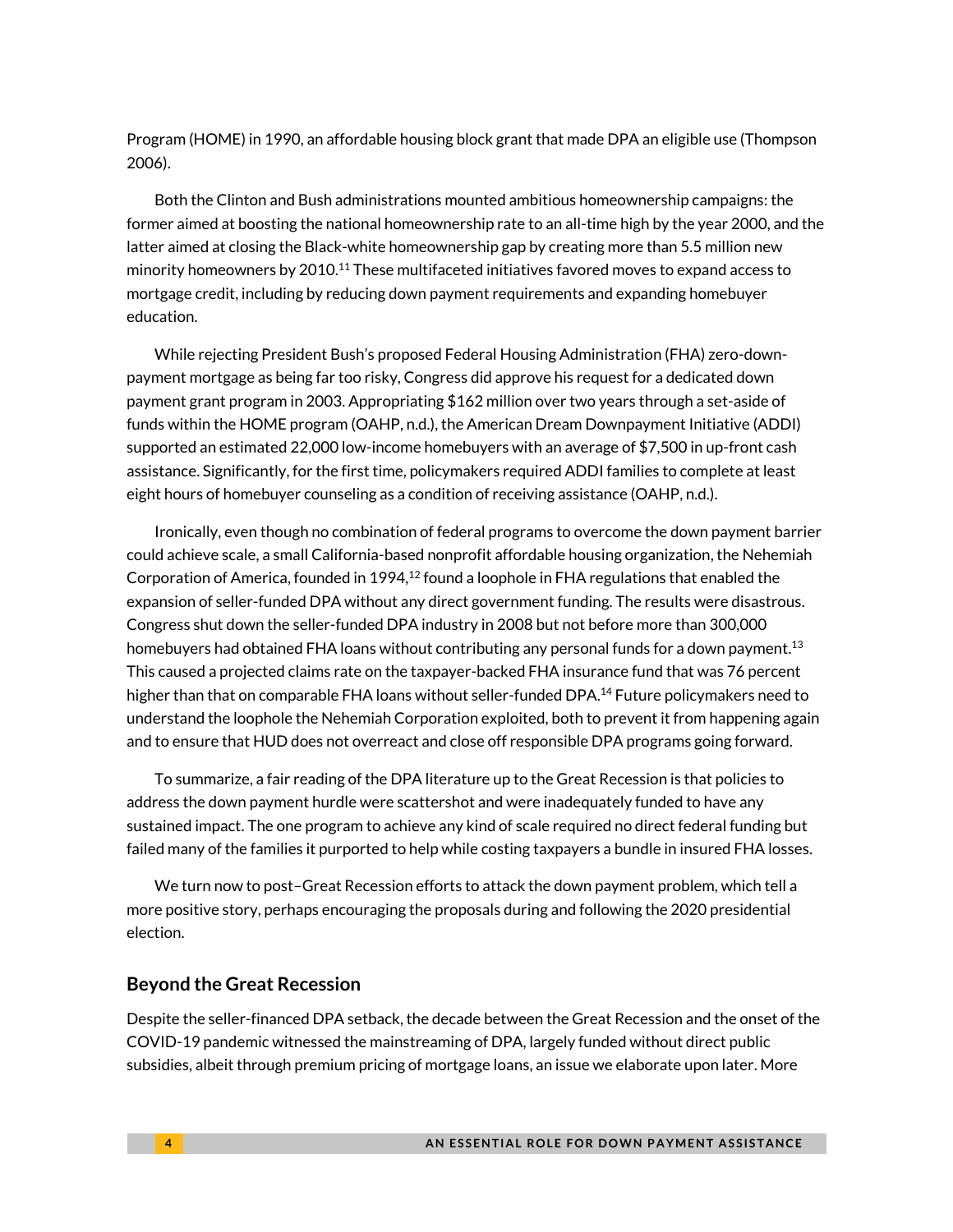than 2,500 DPA programs nationwide are offered by more than 1,300 state and local public agencies. Terms, conditions, sponsors, and eligibility requirements vary by place and program. Down Payment Resource aggregates information on homebuyer assistance programs and helps homeseekers, real estate agents, and lenders navigate the myriad programs. $^{15}$ 

Here, we discuss some of the developments and institutional actors shaping the recent DPA landscape.

#### **STATE HOUSING FINANCE AGENCIES ADOPT DPA AS A COMPETITIVE ADVANTAGE**

Throughout their history, dating back more than 50 years, state (and a few local) housing finance agencies have cumulatively financed more than 3 million single-family mortgages for low-income firsttime homebuyers, primarily through the issuance of tax-exempt mortgage revenue bonds. The financial crisis upended the tax-exempt market, requiring HFAs to diversify their funding models, which most did by becoming Fannie Mae and Freddie Mac seller-servicers and Ginnie Mae issuers, thus becoming important players in the taxable capital markets and securitization arenas.

Between the end of the Great Recession and the onset of the COVID-19 pandemic, most HFAs added DPA to replace their lost mortgage revenue bond–based interest rate advantage, targeting borrowers who were being underserved by other lenders. HFAs use various sources to fund their DPA programs (e.g., bond premiums, internal resources, state sources, and recycled bond proceeds), but proceeds from secondary market sales are among the most important. By selling pooled premiumpriced loans into lower-coupon mortgage-backed securities, HFAs can generate a profit on sale that can help pay for the DPA.

Down payment assistance has become such an integral part of the post–Great Recession HFA business model that in 2019, nearly three-quarters of the single-family mortgages HFAs funded carried DPA, with the typical agency financing nearly 3,000 loans each carrying about \$7,200 in DPA, amounting to about 4.5 percent of the average home price (NCSHA 2020).

Unlike nonprofit-linked seller-financed DPA, HFA-funded DPA for FHA-insured loans have outperformed comparable DPA for loans originated by other lenders (figure 1).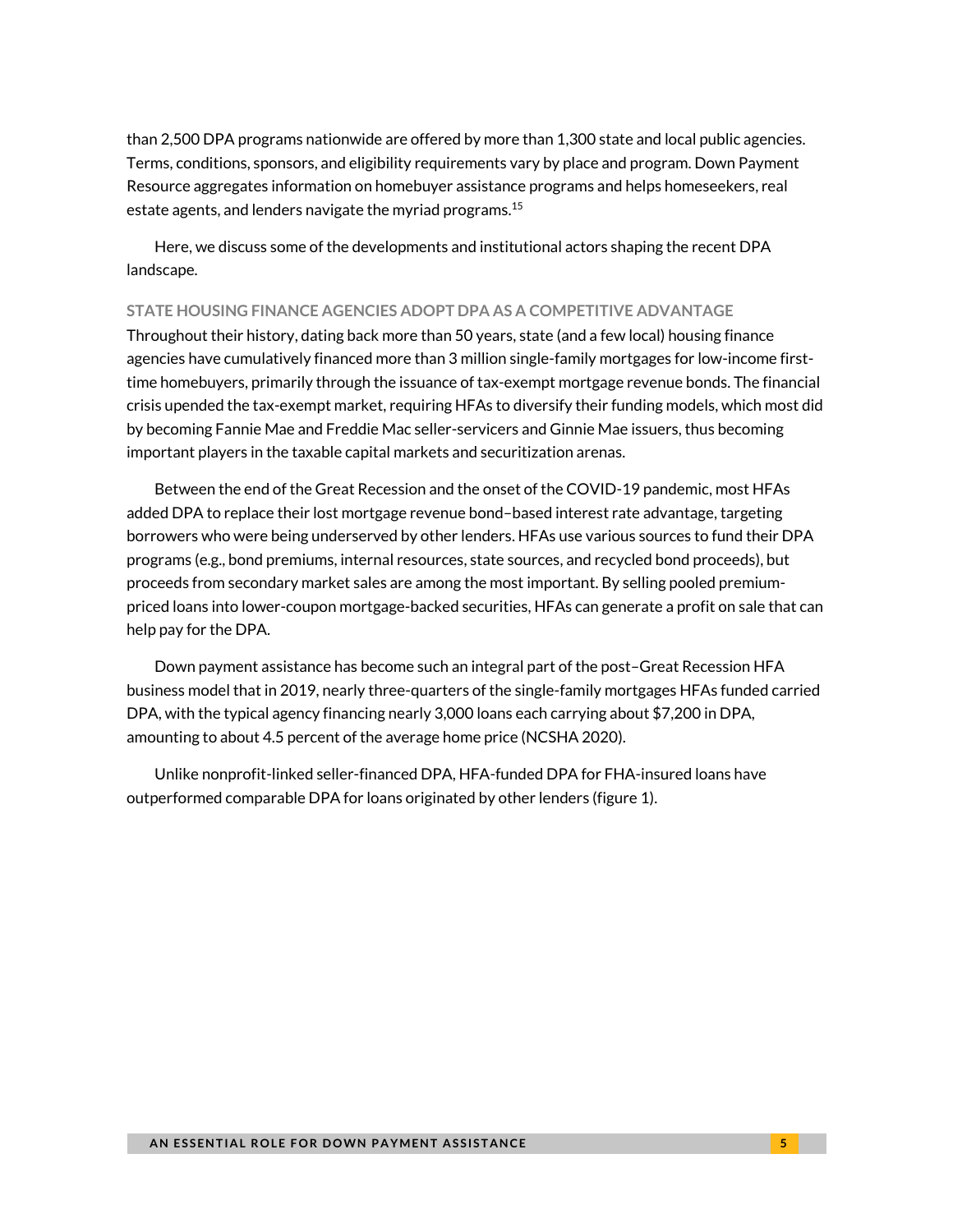#### FIGURE 1



# **Federal Housing Administration Government Down Payment Assistance Loans**

*Rates of serious delinquency*

**Source:** National Council of State Housing Agencies.

**Note:** DPA = down payment assistance; HFA = housing finance agency.

#### **CONVENTIONAL LOANS (FANNIE MAE AND FREDDIE MAC) WITH DPA**

Another indication of the post–Great Recession mainstreaming of DPA is the conventional secondary market's growing comfort with DPA, as reflected in Freddie Mac's dedicated landing page containing materials to keep originators up to date on available down payment and closing cost assistance programs for possible use in conjunction with its affordable housing lending products.<sup>16</sup> Freddie Mac is taking a proactive approach to reducing the administrative burdens and buyback risks associated with submitting DPA loans that might violate its seller-servicer guide. Among other things, Freddie Mac's proprietary DPA information system, now being field tested, will "give lenders a single, standardized, insights-rich place to manage all DPA program information."<sup>17</sup> As importantly, Freddie Mac will standardize subordinate-lien documents for lenders to use regardless of which DPA programs or funding sources they may use in conjunction with the delivery of DPA-linked HFA affordable loans. Standardizing the underlying documents without imposing a one-size-fits-all requirement on other dimensions of DPA offerings should streamline the delivery process without stifling individual program innovations.

#### **FEDERAL HOME LOAN BANK PROGRAMS**

Created by Congress in 1932, the Federal Home Loan Banks (FHLBs) are regional cooperative banks that provide reliable liquidity to their member institutions to finance housing and economic development activities. By law, each of the nation's 11 regional FHLBs must establish an affordable housing program (AHP) to which it must contribute 10 percent of its earnings each year. Authorized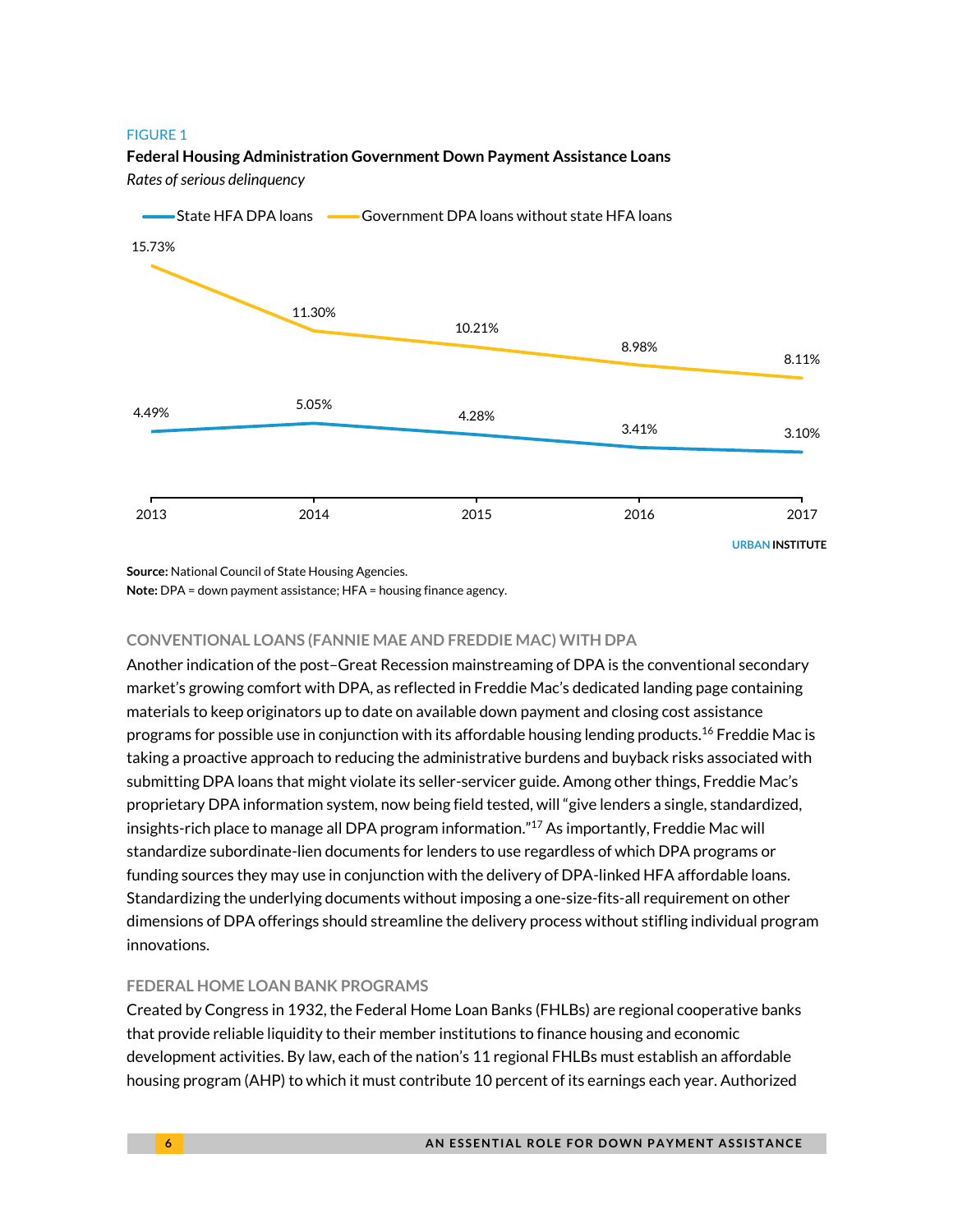uses of AHP funds include the financing, purchase, construction, or rehabilitation of owner-occupied and renter-occupied housing for LMI households.

As part of their AHPs, at least 9 of the 11 regional FHLBs administer homeownership set-aside programs to make grants to their respective financial institution members who provide the funds for down payment, closing cost, or counseling assistance to LMI first-time homebuyers (FDIC 2017). For example, FHLB Des Moines' Home\$tart program provides up to \$7,500 for a down payment, closing costs, counseling, or rehabilitation assistance to eligible homebuyers, while its Home\$tart Plus program boosts support to \$15,000 to eligible homebuyers on public assistance. FHLB Boston's Equity Builder Program provides up to \$15,000 for similar purposes, while FHLB Chicago provides up to \$5,000 in matching funds to help cover down payment and closing costs for first-time homebuyers and increases the grant to \$7,500 for qualified current or retired law enforcement officers, educators, health care workers, firefighters, and other first responders. While most other FHLBs provide DPA in the range of \$6,000 to \$8,000, FHLB San Francisco's Individual Development and Empowerment Account (IDEA) Program provides up to \$15,000 in matching funds for down payment and closing costs of eligible firsttime homebuyers who have saved under an individual development account or are participating in a family self-sufficiency or lease-to-own program leading to homeownership.

#### **Following the 2020 Elections**

Here, we discuss recent proposed measures to expand DPA to improve racial equity without raising mortgage payments on the recipients they are designed to help.

#### **A BIDEN CAMPAIGN PROMISE OF A DOWN PAYMENT TAX CREDIT**

As a presidential candidate, Joe Biden campaigned on investing in America's housing to the tune of \$640 billion over 10 years.<sup>18</sup> His sprawling agenda would devote \$300 billion to expand the supply of new affordable housing and make rental assistance available over time to all who qualify. To help families buy their first home and begin to build wealth, Biden proposed creating a new refundable, advanceable tax credit of up to \$15,000 to help offset down payment and closing costs, "helping millions of families lay down roots for the first time."<sup>19</sup> Although the proposal lacked details, Zillow estimated that such a tax credit could cover the entire down payment for homes in 40 of the 50 most-populous metropolitan statistical areas and, at prevailing savings rates, would "push some renters 14 years ahead toward homeownership."<sup>20</sup> A version of the Biden tax credit proposal has been estimated by the Urban-Brookings Tax Policy Center to cost roughly \$25 billion annually.<sup>21</sup> One challenge of this approach to DPA is how to operationalize the tax credit's advanceable feature such that it is delivered to each recipient at the closing table, a challenge given the Internal Revenue Service's technology and resource constraints.

#### **529-TYPE DOWN PAYMENT SAVINGS ACCOUNTS**

In February 2021, Representatives Gregory W. Meeks (D-NY), Al Green (D-TX), and Joyce Beatty (D-OH), reintroduced the American Dream Down Payment Act to allow potential homeowners to create tax-exempt savings accounts to go toward a down payment and closing costs on a principal residence.<sup>22</sup>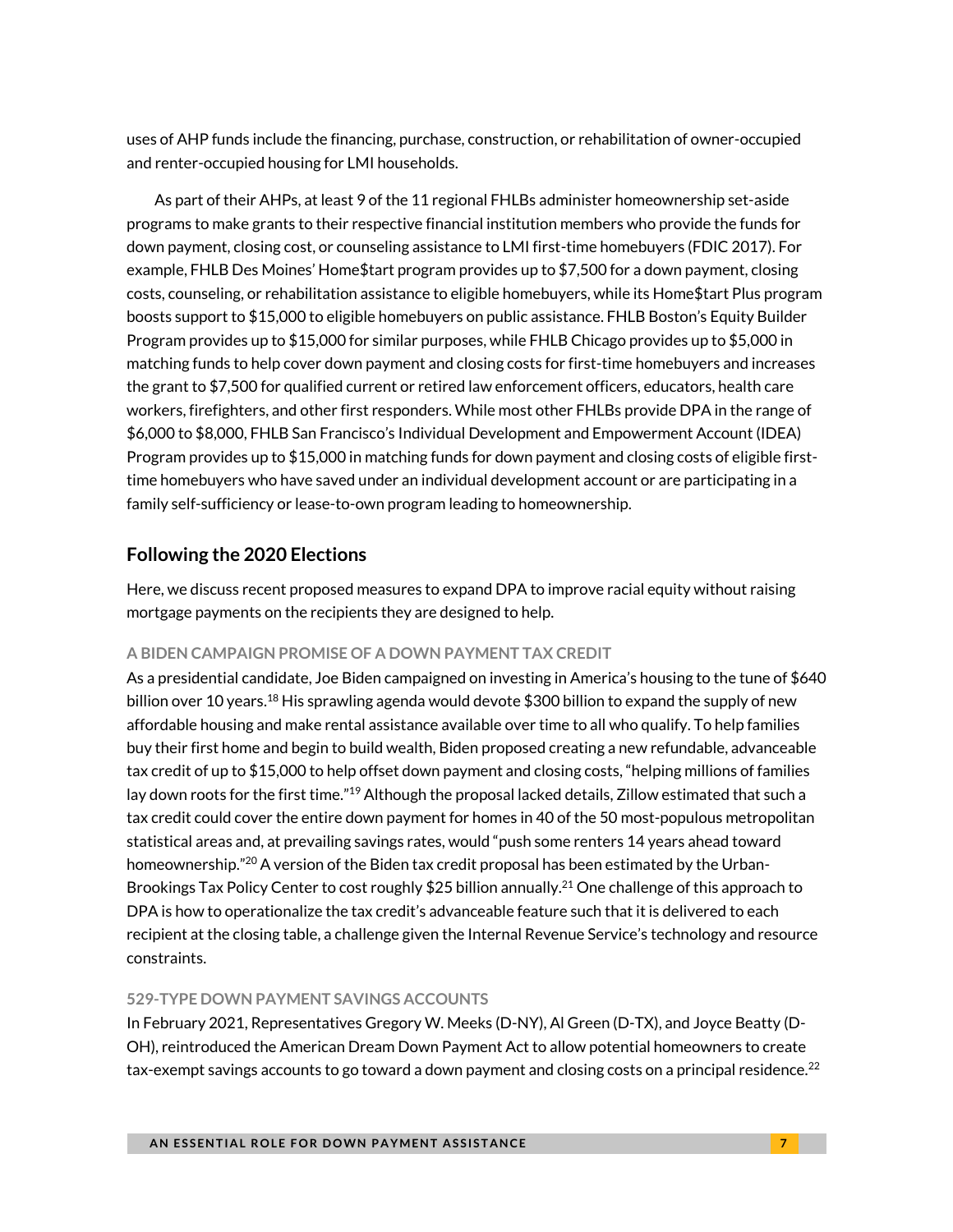This measure includes no federal matches of individual contributions. In the current low-interest-rate environment (which minimizes the impact of compounding savings) and lacking a federal match, this proposal is unlikely to gain much legislative traction or to be effective if enacted.

#### **DOWNPAYMENT TOWARD EQUITY ACT OF 2021 DISCUSSION DRAFT**

A potentially more significant legislative proposal was circulated at a recent hearing by Representative Maxine Waters (D-CA), chair of the House Committee on Financial Services. The Downpayment Toward Equity Act of 2021 would provide more targeted down payment grants of up to \$25,000 to first-generation homebuyers with incomes up to 120 percent of the area median income (or up to 180 percent of the area median income in high-cost markets). <sup>23</sup> The program would be administered by the US Treasury and be delivered by formula to states, primarily through HFAs. HFAs would be encouraged, but not required, to "contract with local nonprofits, CDFIs, minority depository institutions, housing counseling agencies or community development credit unions" to administer grants to eligible households to help cover down payment costs, closing costs, and costs to reduce the interest rates on eligible mortgages.

Unlike many federal programs that prohibit "double dipping," the Waters proposal would allow these grants to be used in conjunction with other types of public or private down payment and other homebuyer assistance. Grants to eligible families would take the form of a five-year forgivable loan to enable the federal government to recapture some of the DPA if the recipient fails to occupy the home as a primary residence for at least that long.

Finally, because Waters's goal is to help close the racial homeownership gap, the legislation would require any agency administering the program to have an approved plan to affirmatively further fair housing, and with some exceptions, consumers receiving aid would be required to complete a homebuyer education program.

#### **THE CENTER FOR RESPONSIBLE LENDING DPA PROPOSAL**

The Center for Responsible Lending (CRL) proposal bears significant similarities to Waters's discussion draft with respect to eligibility and targeting down payment support to first-time, first-generation homebuyers with incomes up to 120 percent of the area median income (Bailey 2021). But CRL offers a variation on Waters's approach to the role of CDFIs and other types of lenders in a national DPA program, calling for a bifurcated delivery system.

Specifically, CRL recommends Congress direct half the available resources to state HFAs, by formula via HUD, and the other half to the CDFI Fund, which would use a competitive process to direct resources to local organizations "with the capabilities and commitments to administer [the] funds to achieve the Program's overall objectives" (Bailey 2021, 41). CRL makes clear that notwithstanding the CDFI Fund's role in administering this part of the program, local CDFIs would have to compete for funding along with other qualified local organizations who can reach targeted mortgage applicants through retail and wholesale channels.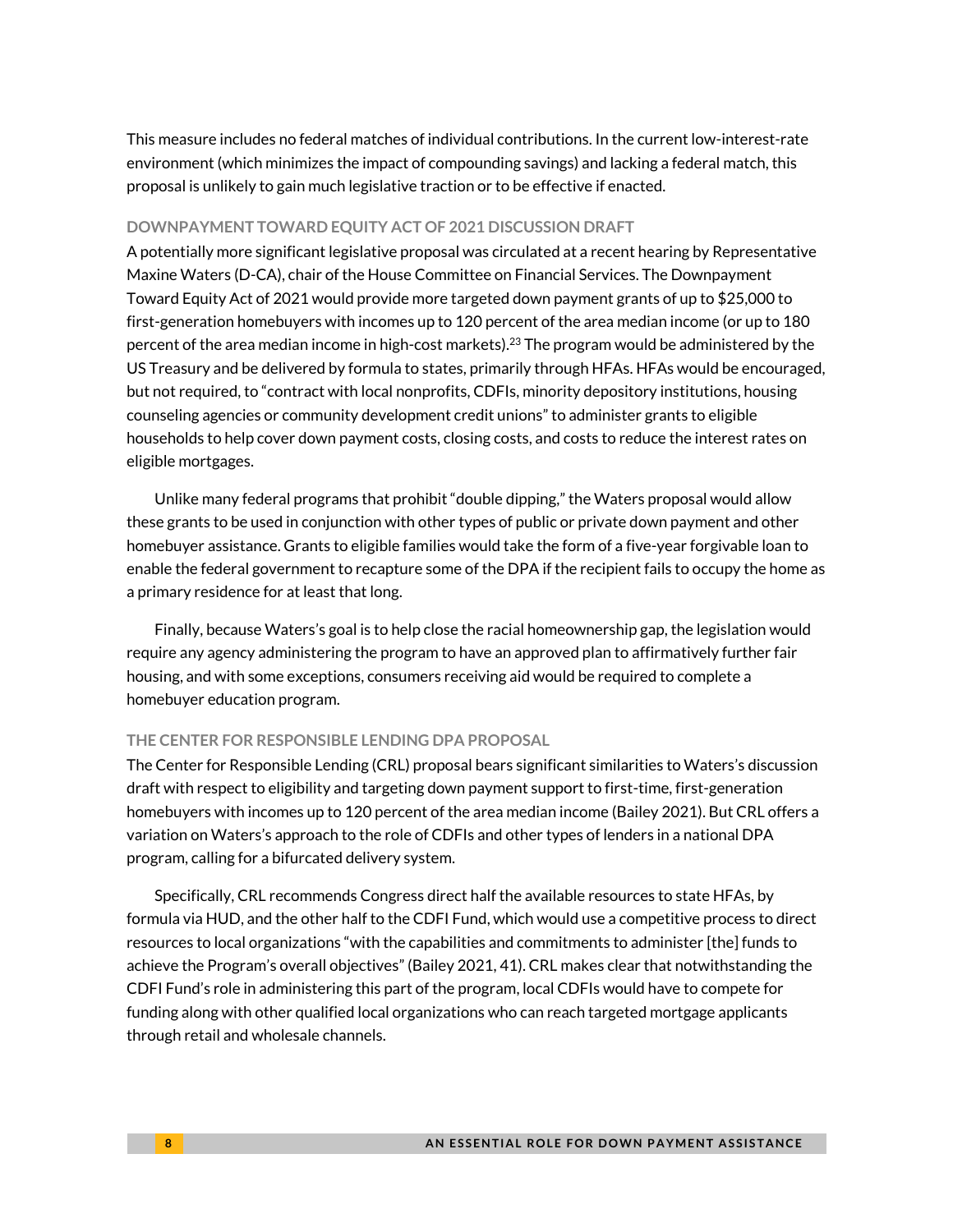In addition to CDFIs, other organizations that CRL identifies as qualified "targeted DPA administrators" are Federal Home Loan Banks, community development credit unions, nonprofit community lenders, minority depository institutions, and for-profit banks and nonbank mortgage lenders who create special-purpose credit programs. 24

To ensure a focus on serving people of color and other underserved populations, CRL would require the appointment of a broadly diverse and expert consumer advisory board to advise and consult with the CDFI Fund on critical program functions, policies, and processes. It also calls for strong reporting and a federal study to assess whether the program, "in conjunction with any other extant efforts," is remedying discrimination and narrowing the racial homeownership gap or whether race-conscious measures are required to do so (Bailey 2021, 36).

#### **THE BLACK HOMEOWNERSHIP COLLABORATIVE PROPOSAL**

As one point of its seven-point plan to increase Black homeownership over the next decade, the Black Homeownership Collaborative's DPA proposal largely mirrors the Waters and CRL proposals in key aspects. It would be limited to first-generation homebuyers, half the assistance would be distributed to HFAs, and half would be distributed through a CDFI Fund–managed competitive process. This proposal recommends funding the program through an amendment to the Temporary Payroll Tax Cut Continuation Act of 2011 (TCCA), <sup>25</sup> described in the Funding discussion below.

#### **THE LIFT ACT OF 2021 DISCUSSION DRAFT**

Although his proposal is not aimed directly at reducing the down payment burden, Senator Mark Warner (D-VA) also recently circulated a legislative proposal to accelerate the wealth-building feature of homeownership for first-generation families of modest means. The Low-Income First-Time Home Buyer Act, or LIFT Act, mortgage would subsidize the interest rate and shorten the mortgage term such that the monthly payments on a 20-year loan would approximate those on a traditional 30-year FHAinsured mortgage. Shortening the loan term would result in the homebuyer paying down the principal and building up equity twice as fast as on a comparable market-rate 30-year loan.

Because LIFT loans would have below-market interest rates, the US Treasury would provide incentives to lenders to originate these discounted mortgages and to investors to buy them in the secondary market. Mechanically, the US Treasury would buy Ginnie Mae mortgage-backed securities backed by LIFT mortgages, paying a premium to their face value, and then sell the LIFT mortgagebacked securities into the fixed-income market at a discount. The cost to the US Treasury would vary based on prevailing interest rates and spreads but in March 2021 was estimated at about \$11,000 per loan.

#### **BANK-FUNDED DPA**

Broad public calls for racial justice are being heard in the C-suites of the nation's financial institutions, resulting in expansions of their financial support of Black homebuyers and communities of color, going well beyond their traditional Community Reinvestment Act commitments. In announcing a recent pledge of \$30 billion to help narrow the racial wealth gap, JPMorgan Chase CEO Jamie Dimon acknowledged the need for his institution "to do more and do better to break down systems that have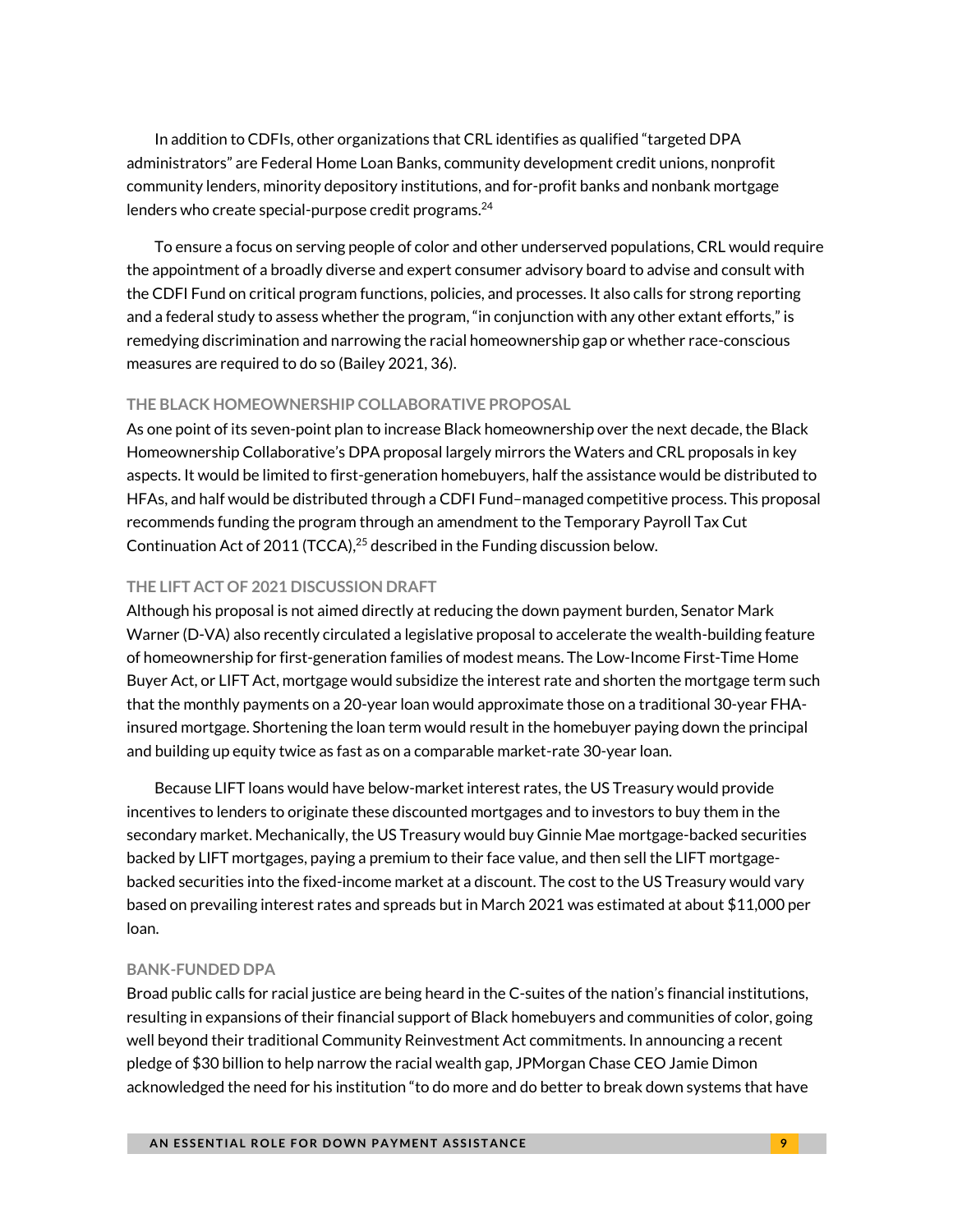propagated racism and widespread economic inequality, especially for Black and Latinx people."<sup>26</sup> As part of this commitment,<sup>27</sup> some \$8 billion will help fund 40,000 mortgages to Black and Hispanic homebuyers, by doubling down payment grants to \$5,000; \$4 billion will help another 20,000 people of color refinance into lower-cost loans, including help toward closing costs to the tune of \$2,500, with an additional \$500 if borrowers complete a financial counseling course. Wells Fargo, $^{28}$  Bank of America, $^{29}$ U.S. Bank, $^{30}$  Fifth Third Bank, $^{31}$  and others, are also enacting similar initiatives.

Perhaps the furthest along is Wells Fargo's NeighborhoodLIFT program, a \$60 billion lending commitment the bank initiated in 2017 in partnership with the nonprofit NeighborWorks America to increase the number of Black homeowners by at least 250,000 by 2027. $^{32}$  Since its inception, NeighborhoodLIFT has helped more than 60,000 Black families buy homes, in part by reducing their out-of-pocket costs through forgivable, interest-free down payment loans, with no required payments if the homeowner lives in the house for at least five years. $33$ 

Bank of America offers two programs to help eligible consumers over the up-front cash hurdle.<sup>34</sup> A lender credit of up to \$7,500 can be used for closing costs or to permanently buy down the mortgage interest rate. A recoverable down payment grant of up to 3 percent of the home price, up to \$10,000, is available for use with two Bank of America mortgage products. The DPA may be due upon sale, refinance, transfer, or loan repayment or if the senior mortgage is assumed during the loan term.

# Funding

It will not be easy to find sufficient revenues to expand DPA at a level that would meaningfully reduce the racial homeownership gap. A portion of the more than \$200 billion of dedicated housing resources included in President Biden's \$2 trillion proposed American Jobs Plan could do the job, but while this ambitious measure winds its way through Congress, the administration should take advantage of a time-sensitive additional funding source. $^{35}$  Set to expire on October 1, 2021, the TCCA , which was enacted to pay for a two-month extension of the 2010 temporary payroll tax cut, imposed an annual 10 basis-point fee on new single-family mortgages purchased or guaranteed by Fannie Mae and Freddie Mac.<sup>36</sup>

The TCCA prohibited the government-sponsored enterprises from passing this fee on to lenders, borrowers, or investors, instead requiring them to absorb the cost as a reduction to their bottom lines. Instead of letting the fee expire on October 1, Congress could generate an estimated \$5 billion a year to support down payment and related homebuyer assistance by repurposing the fee for these purposes, at little cost to the federal government and without increasing mortgage rates. Excluding overhead, at an average cost of \$20,000 per homebuyer helped, this nontax funding source could help 250,000 families a year.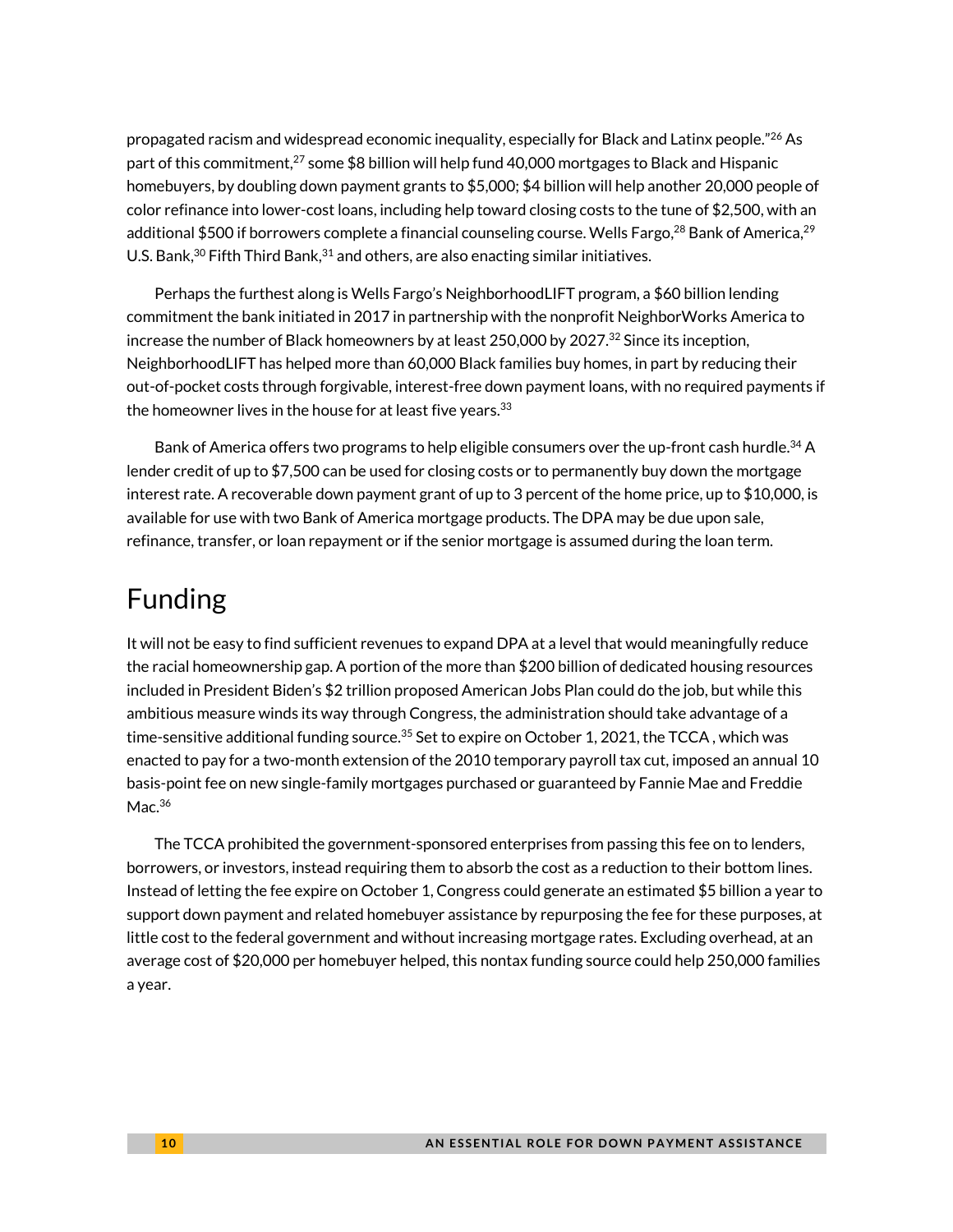# Going Forward

What lessons for future policymaking can we take from this historical sweep? For one thing, we know that for more than a generation—in periods when wages and home prices moved in tandem and when wages significantly lagged home price appreciation—wealth and savings constraints delayed or prevented households of modest means from buying their first home. Then as now, this was especially true for communities of color. We also have learned that the political rhetoric of DPA has always exceeded the funding that successive congresses have been willing to support.

We have learned that HFAs have expanded DPA without federal subsidies and done well reaching communities of color. In 2019, 29 percent of all HFA single-family purchase loans went to people of color, which far exceeds the performance of the government-sponsored enterprises (NCSHA 2020, tables 10 and 13). Including loans delivered into Ginnie Mae securities by state HFAs, more than 40 percent of all FHA purchase loans in the past fiscal year carried some form of DPA.

Confusion has arisen once again, however, as to whether government sources of DPA such as HFAs are permitted by law to "premium price" an FHA loan by bumping up the note rate to replenish the pool of up-front borrower support through secondary market sales. This is a legitimate concern, because such programs increase the buyer's mortgage payments and borrowers may not always realize they are the ones financing their own DPA through marginally higher monthly loan payments, which is why clearer guardrails and loan-level disclosures of lender performance and DPA are also needed.

If there is full transparency and disclosure, we do not object to the use of secondary market sales proceeds as a DPA funding source for some families because there are tens of thousands of mortgageready borrowers who could afford a mortgage carrying a modest interest add-on but lack the needed cash to pay the down payment and closing costs. At the same time, however, we think this would be a terrible way to help close the racial homeownership and wealth gaps. We should not raise interest rates and slow principal paydown for the most underserved borrowers and communities of color.

There is much to like about the breadth of the Waters proposal. In addition to DPA, it incorporates interest rate buydowns (featured in Senator Warner's proposal) as an eligible use, incorporates the basics of CRL's targeting criteria, allows piggybacking of DPA funding sources, and requires program administrators to take seriously their commitments to affirmatively further fair housing. The Waters proposal also recognizes the effectiveness of state HFAs—which have a strong record of serving racial and ethnic minorities—as a delivery system while encouraging them to partner with local partners like CDFIs that are deeply rooted in underserved communities and communities of color.

That said, there are benefits to creating more than a single pathway for distributing federal DPA resources. We support proposals by CRL and the Black Homeownership Collaborative that 50 percent of assistance be distributed by formula to state HFAs and that the remainder be administered by the CDFI Fund through a competitive process. Delivering a defined DPA product through HFAs would create more standardization in the DPA space and drive down borrower costs and lender overhead, while improving the ability for expansion. And a funding competition open to qualified targeted local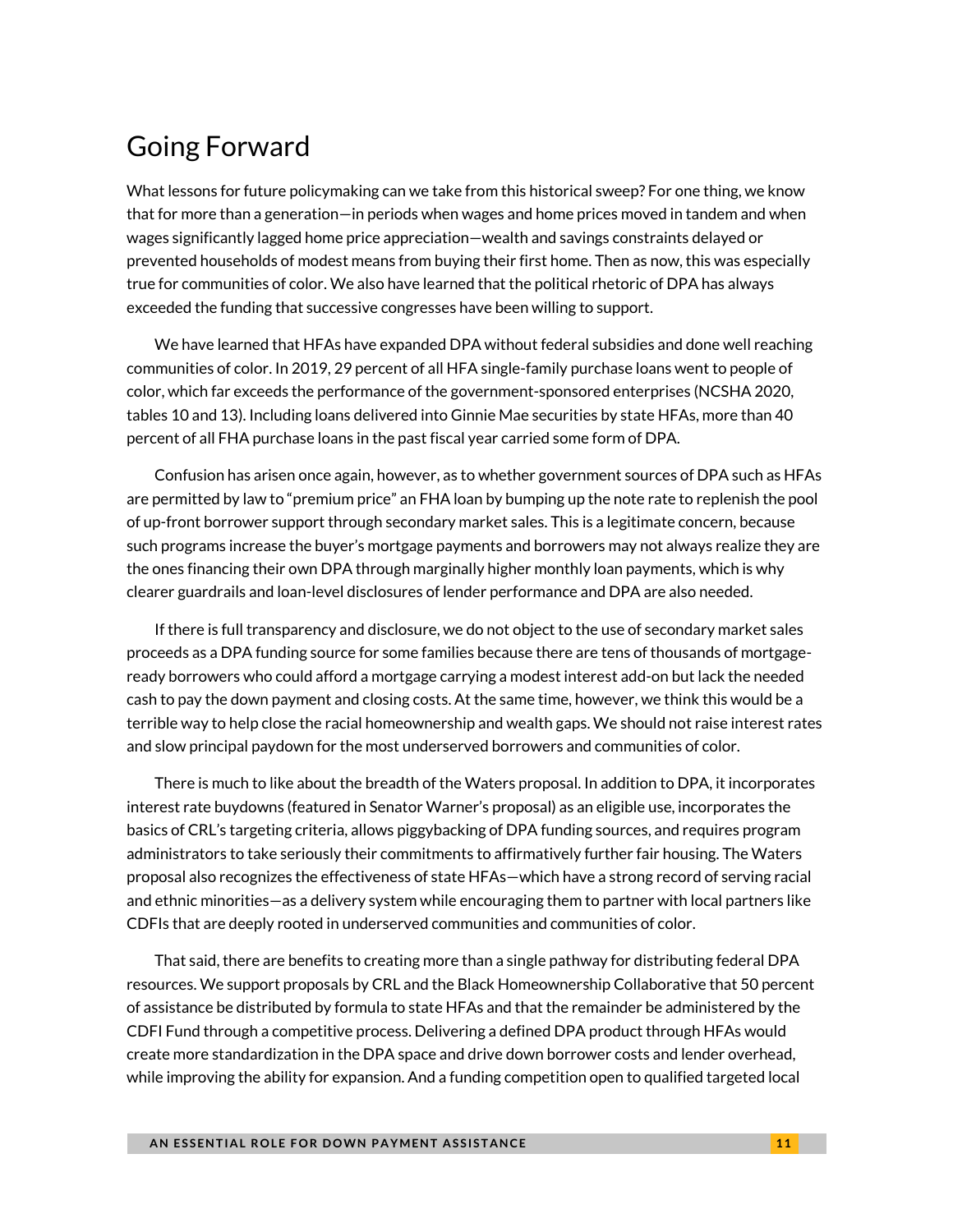entities would help not only because they are more fully embedded in the most underserved communities but because they are positioned to provide more high-touch, customizable help to reduce financial barriers to achieving homeownership that may necessarily go beyond narrowly prescribed DPA. These initiatives can include more robust homebuyer preparation and programs that enable assistance to be used to, for example, make essential repairs after closing—something low-income families often cannot do, especially after their savings have been depleted in the purchase transaction.

These broader uses of homebuyer assistance require a more complex program structure, far more engagement with the homebuyer, and greater oversight to ensure the assistance is used for approved purposes. These are requirements that experienced, high-quality nonprofit lenders with deep roots and relationships in undercapitalized communities are well suited to address.

# Conclusion

Making progress in closing the racial wealth and homeownership gaps is not only about helping more people of color overcome the down payment hurdle. It requires overcoming other race-related market barriers, such as expanding financing options to different types of creditworthy borrowers and undoing regressive local property tax assessment and downwardly biased appraisal processes, which reduce the wealth-building capacity of homeownership in communities of color. We have learned that HFAs have expanded DPA without federal subsidies and have done well reaching communities of color. In 2019, 29 percent of all HFA single-family purchase loans went to people of color, which far exceeds the performance of the government-sponsored enterprises (NCSHA 2020, tables 10 and 13). Including loans delivered into Ginnie Mae securities by state HFAs, more than 40 percent of all FHA purchase loans in the past fiscal year carried some form of DPA.

It also requires improved access to financing options. The country needs to invest in a more robust homebuyer service delivery system that better reaches buyers underserved by the current system. In addition to DPA, many buyers need help establishing or improving their credit rating, saving for their portion of the down payment, or reducing consumer debt that gets in their way of qualifying for a mortgage. In some markets, the delivery system needs to better accommodate small-dollar mortgages to take advantage of low home prices, and in other communities, the system needs to provide ways for homebuyers to make essential improvements to older housing stock. Other local players, such as CDFIs, are needed to provide these kinds of services.

And we cannot ignore that the debate around the most appropriate form and funding of DPA is occurring at a time of nearly unprecedented home price escalation brought about by extreme supply constraints that have been exacerbated by the pandemic's economic effects. $^{37}$  This creates a risk that DPA could be capitalized into house prices, mitigating its effectiveness. With approaching herd immunity, COVID-19-related impacts of home price inflation and overly restricted market supplies should begin to subside. But with the shortfall of new home completions still running about 100,000 units a year below new housing demand, it will take much longer for home price trends to normalize (Parrott and Zandi 2021).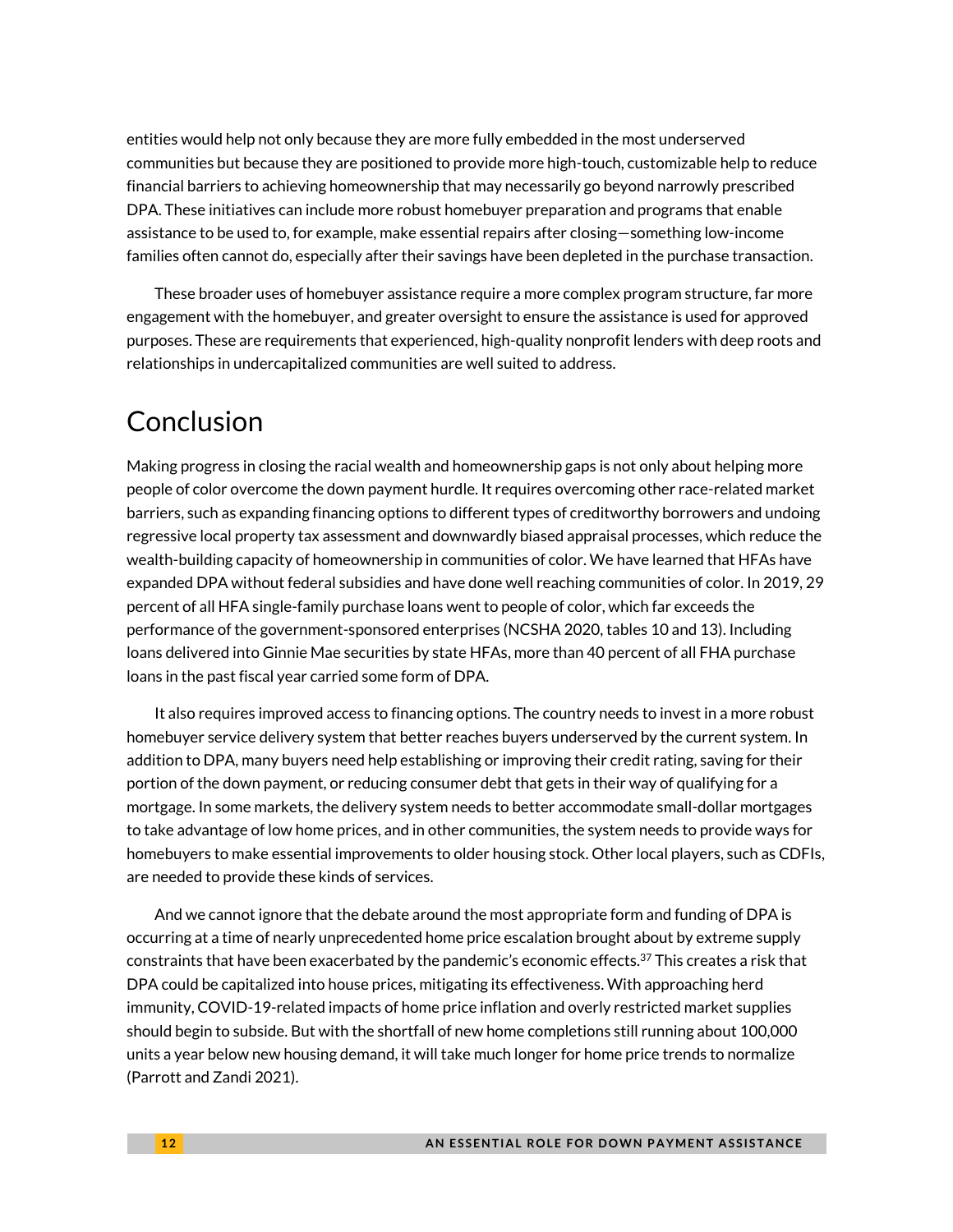Nevertheless, three factors should encourage us to pursue ambitious DPA policies. First, if the United States is ever going to make progress in closing the racial homeownership gap, we need to help those who have been left behind. Second, the country is big and diverse, and while there are lots of redhot local housing markets, many places have adequate supplies of affordable homes where DPA is not likely to be capitalized into higher housing prices (figure 2). Finally, the proposed programs discussed here are highly targeted to first-time, first-generation homebuyers, which limits eligibility in any given market. This, too, should minimize any inflationary effects of the program.

#### FIGURE 2

#### **Affordable Housing Supply in Various Metropolitan Statistical Areas** *Not all housing markets suffer from severe supply shortages*



**Source:** Jim Parrott and Mark Zandi, ["Overcoming the Nation's Daunting Housing Supply Shortage"](https://www.urban.org/sites/default/files/publication/103940/overcoming-the-nations-daunting-housing-supply-shortage.pdf) (Washington, DC: Urban Institute, 2021), used with permission.

### Notes

- 1 Jung Hyun Choi and Janneke Ratcliffe, "Down Payment Assistance Focused on First-Generation Buyers Could Help Millions Access the Benefits of Homeownership," *Urban Wire* (blog), Urban Institute, April 7, 2021, [https://www.urban.org/urban-wire/down-payment-assistance-focused-first-generation-buyers-could-help](about:blank)[millions-access-benefits-homeownership.](about:blank)
- <sup>2</sup> The White House, "FACT SHEET: The American Jobs Plan," press release, March 31, 2021, [https://www.whitehouse.gov/briefing-room/statements-releases/2021/03/31/fact-sheet-the-american-jobs](about:blank)[plan/.](about:blank)
- 3 Jung Hyun Choi, "Breaking Down the Black-White Homeownership Gap," *Urban Wire* (blog), Urban Institute, February 21, 2020[, https://www.urban.org/urban-wire/breaking-down-black-white-homeownership-gap.](about:blank)
- <sup>4</sup> See also Emily Moss, Kriston McIntosh, Wendy Edelberg, and Kristen Broady, "The Black-White Wealth Gap Left Black Households More Vulnerable," *Up Front* (blog), Brookings Institution, December 8, 2020,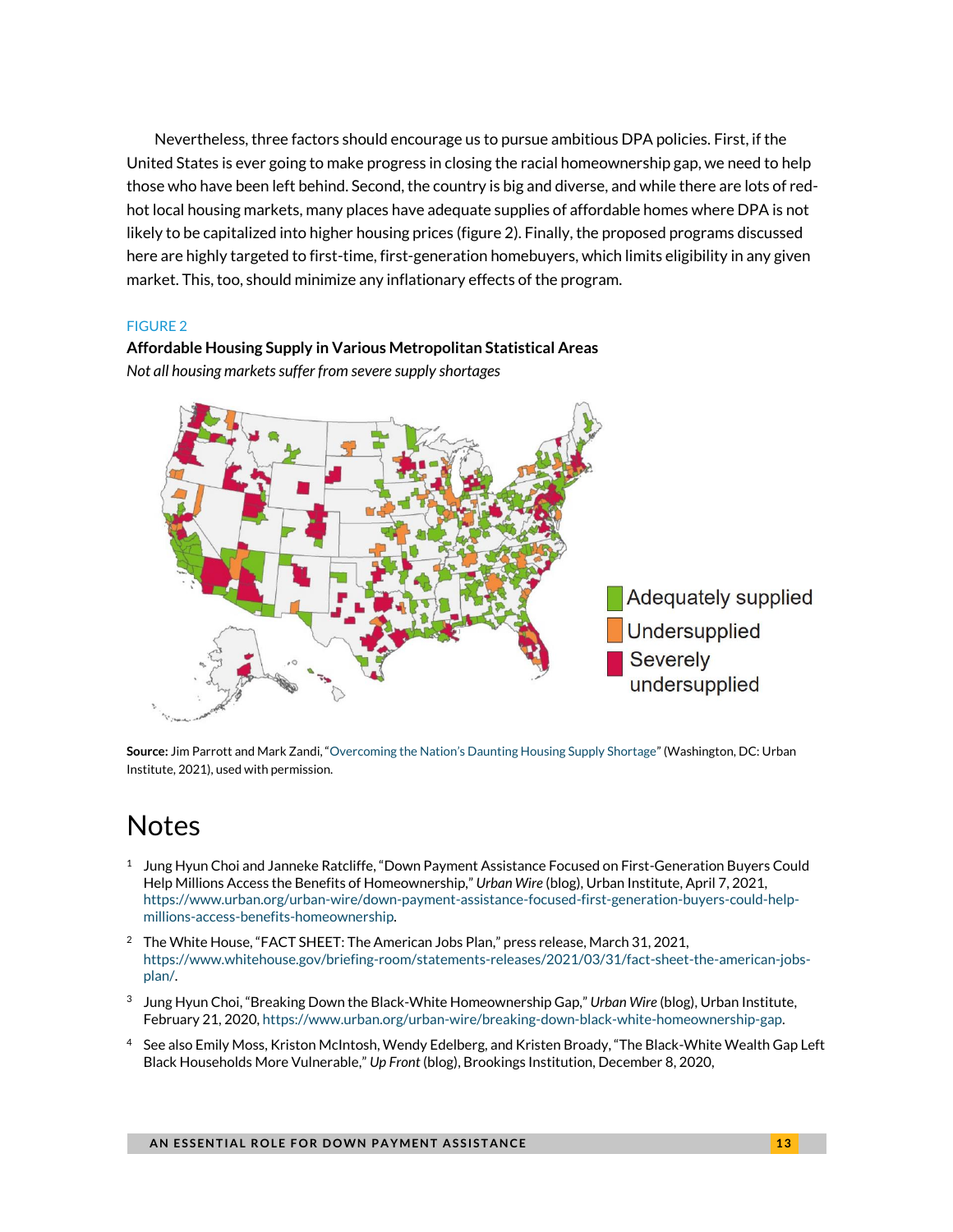[https://www.brookings.edu/blog/up-front/2020/12/08/the-black-white-wealth-gap-left-black-households](about:blank)[more-vulnerable/.](about:blank)

- <sup>5</sup> House Financial Services Committee majority staff, "March 10, 2021, Full Committee Hearing Entitled, 'Justice for All: Achieving Racial Equity through Fair Access to Housing and Financial Services,'" memorandum to the members of the House Financial Services Committee, March 5, 2021, [https://financialservices.house.gov/uploadedfiles/hhrg-117-ba00-20210310-sd002.pdf.](about:blank)
- $^6$  Jeff Cox, "Morgan Stanley Says Housing Discrimination Has Taken a Huge Toll on the Economy," CNBC, November 13, 2020[, https://www.cnbc.com/2020/11/13/morgan-stanley-says-housing-discrimination-has](about:blank)[taken-a-huge-toll-on-the-economy.html.](about:blank)
- $^7$  Lisa J. Dettling, Joanne W. Hsu, Lindsay Jacobs, Kevin B. Moore, and Jeffrey P. Thompson, "Recent Trends in Wealth-Holding by Race and Ethnicity: Evidence from the Survey of Consumer Finances," Board of Governors of the Federal Reserve System, September 27, 2017[, https://www.federalreserve.gov/econres/notes/feds](about:blank)[notes/recent-trends-in-wealth-holding-by-race-and-ethnicity-evidence-from-the-survey-of-consumer](about:blank)[finances-20170927.htm.](about:blank)
- <sup>8</sup> Neil Bhutta, Andrew C. Chang, Lisa J. Dettling, and Joanne W. Hsu, "Disparities in Wealth by Race and Ethnicity in the 2019 Survey of Consumer Finances," Board of Governors of the Federal Reserve System, September 28, 2020[, https://www.federalreserve.gov/econres/notes/feds-notes/disparities-in-wealth-by-race-and-ethnicity](about:blank)[in-the-2019-survey-of-consumer-finances-20200928.htm.](about:blank)
- <sup>9</sup> Bethany Erickson, "Could a \$15,000 Tax Credit Cover a Down Payment in Dallas?" *People Newspapers*, March 18, 2021[, https://peoplenewspapers.com/2021/03/18/could-a-15000-tax-credit-cover-a-down-payment-in](about:blank)[dallas/.](about:blank)
- <sup>10</sup> Housing and Community Development Act of 1987, Pub. L. No. 100-426 (1988).
- $11$  "Homeownership and Its Benefits," US Department of Housing and Urban Development, August 1995, [https://www.huduser.gov/publications/txt/hdbrf2.txt,](about:blank) and The White House, "President Bush Signs American Dream Downpayment Act of 2003," press release, December 16, 2003, [https://georgewbush](about:blank)[whitehouse.archives.gov/news/releases/2003/12/20031216-9.html.](about:blank)
- $12$  This Nehemiah Corporation is unrelated to the previously referenced Nehemiah Housing Opportunity Grants or other federal programs.
- $13$  "Nehemiah Corporation of America Launches Web Community to Amass Surge in Support for Seller-Funded Downpayment Assistance," National Mortgage Professional, March 24, 2014, [https://nationalmortgageprofessional.com/news/40485/nehemiah-corporation-america-launches-web](about:blank)[community-amass-surge-support-seller-funded.](about:blank)
- $14$  Long-standing HUD and FHA laws and regulations permit a nonprofit organization to provide a gift toward a borrower's minimum down payment requirement, while prohibiting seller-financed down payments. Nehemiah worked around the FHA's ban on seller-financed down payment by providing the borrower a gift of down payment funds. After closing, the home seller would make a like donation to Nehemiah, plus an additional processing fee. To recoup its costs, the seller would typically raise their home prices above their appraised value relative to comparable homes, thus making the effective loan a zero-down-payment mortgage. See Donohue (2007).
- <sup>15</sup> See the website for Down Payment Resource a[t https://downpaymentresource.com/.](about:blank)
- <sup>16</sup> "Explore Down Payment Assistance Options," Freddie Mac, accessed April 14, 2021, [http://www.freddiemac.com/purchasemarket/downpayment.html.](about:blank)
- <sup>17</sup> From the slide deck presentation "Leading the Future of Home: NCHSA Finance Institute, Feb. 2, 2021." Shared with the author.
- $18$  "The Biden Plan for Investing in Our Communities through Housing," JoeBiden.com, accessed April 14, 2021, [https://joebiden.com/housing/.](about:blank)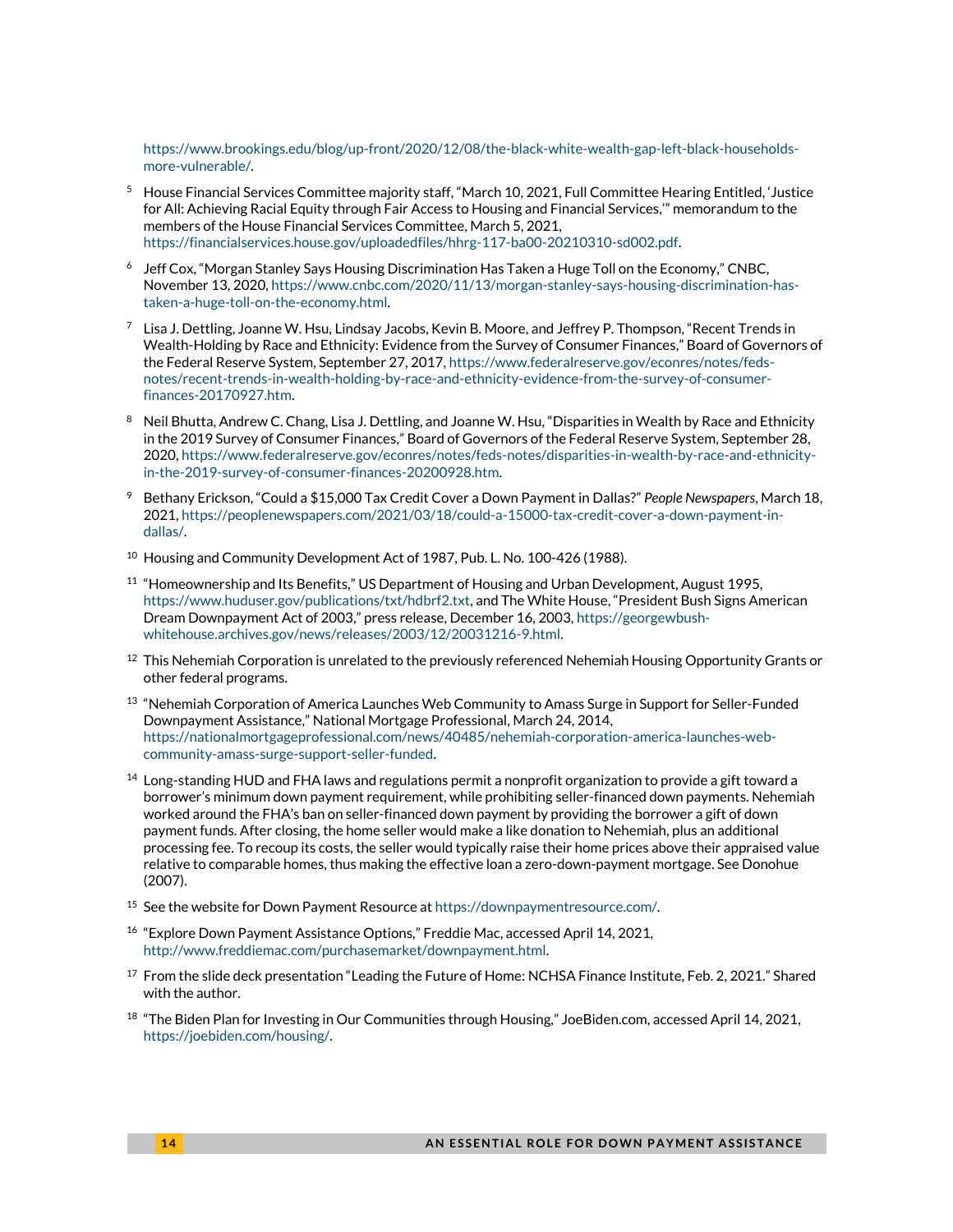- <sup>19</sup> Kathleen Howley, "Biden's \$15,000 First-Time Homebuyer Tax Credit Explained," *HousingWire*, August 26, 2020, [https://www.housingwire.com/articles/bidens-15000-first-time-homebuyer-tax-credit-explained/.](about:blank)
- <sup>20</sup> Alexandra Lee, "How \$15K in Down Payment Assistance Could Help Millions Achieve Homeownership," Zillow, March 16, 2021[, https://www.zillow.com/research/15k-down-payment-assistance-2021-29134/.](about:blank)
- $^{21}$  C. Eugene Steuerle, "Biden's First-Time Homebuyer Tax Credit Is a Big Improvement over the Mortgage Interest Deduction," *TaxVox* (blog), Urban-Brookings Tax Policy Center, October 22, 2020, [https://www.taxpolicycenter.org/taxvox/bidens-first-time-homebuyer-tax-credit-big-improvement-over](about:blank)[mortgage-interest-deduction.](about:blank)
- $22$  Office of US Representative Gregory W. Meeks, "Meeks, Green and Beatty Reintroduce the American Dream Down Payment Act," press release, February 25, 2021, [https://meeks.house.gov/media/press-releases/meeks](about:blank)[green-and-beatty-reintroduce-american-dream-down-payment-act.](about:blank)
- $23$  See the discussion draft of the Dowmpayment Toward Equity Act of 2021, [https://financialservices.house.gov/uploadedfiles/3.10\\_downpayment.pdf.](about:blank)
- <sup>24</sup> [Equal Credit Opportunity Act \(Regulation B\),](about:blank) 12 C.F.R. 1002.8 (2018).
- <sup>25</sup> Temporary Payroll Tax Cut Continuation Act of 2011, Pub. L. No. 112-78, 125 Stat. 1280 (2011).
- <sup>26</sup> Troy McMullen, "Bank Programs Seek to Widen the Path to Black Homeownership," *Washington Post,* October 29, 2020[, https://www.washingtonpost.com/realestate/bank-programs-aim-to-widen-the-path-to-minority](about:blank)[homeownership/2020/10/28/ff5edcfa-12f7-11eb-ad6f-36c93e6e94fb\\_story.html?outputType=amp.](about:blank)
- $^{27}$  JPMorgan Chase, "JPMorgan Chase Commits \$600M to Increase Homeownership among Black and Latinx Families in Chicago," news release, November 20, 2020, [https://www.jpmorganchase.com/news-stories/jp](about:blank)[morgan-chase-commits-600m-dollars-to-increase-homeownership-among-black-and-latinx-families-in-chicago.](about:blank)
- <sup>28</sup> McMullen, "Bank Programs."
- <sup>29</sup> "Bank of America's Community Homeownership Commitment," Bank of America, accessed April 14, 2021, [https://www.bankofamerica.com/mortgage/affordable-housing-programs/.](about:blank)
- $^{30}$  Business Wire, "U.S. Bank Launches New Approach to Build Wealth and Create Access for Diverse Communities," news release, February 17, 2021, [https://www.businesswire.com/news/home/20210217005617/en/U.S.-Bank-Launches-New-Approach-to-](about:blank)[Build-Wealth-and-Create-Access-for-Diverse-Communities.](about:blank)
- $^{31}$  Jeffrey McKinney, "Fifth Third Bank's Major Racial Equity Commitment Includes over \$2 Billion to Help Black Homeownership and Businesses," *Black Enterprise,* December 15, 2020[, https://www.blackenterprise.com/fifth](about:blank)[third-banks-major-racial-equity-commitment-includes-over-2-billion-to-help-black-homeownership-and](about:blank)[businesses/.](about:blank)
- <sup>32</sup> "The NeighborhoodLIFT Program," Wells Fargo, accessed April 14, 2021, [https://www.wellsfargo.com/mortgage/lift/.](about:blank)
- $33\,$  Business Wire, "Wells Fargo Invests \$442 Million in LIFT Programs, Creating Nearly 20,000 Homeowners across the U.S.," news release, February 4, 2019, [https://newsroom.wf.com/English/news-releases/news-release](about:blank)[details/2019/Wells-Fargo-Invests-442-Million-in-LIFT-Programs-Creating-Nearly-20000-Homeowners-](about:blank)[Across-the-U.S/default.aspx.](about:blank)
- <sup>34</sup> Bank of America's Community Homeownership Commitment," Bank of America.
- <sup>35</sup> Ella Nilsen, "Joe Biden's \$2 Trillion Infrastructure and Jobs Plan, Explained," *Vox,* March 31, 2021, [https://www.vox.com/2021/3/31/22357179/biden-two-trillion-infrastructure-jobs-plan-explained;](about:blank) and "American Jobs Plan," The White House, accessed April 14, 2021[, https://www.whitehouse.gov/american-jobs](about:blank)[plan/.](about:blank)
- <sup>36</sup> Temporary Payroll Tax Cut Continuation Act of 2011, Pub. L. No. 112-78, 125 Stat. 1280 (2011).
- $37$  Diana Olick, "Thinking of a New Wooden Deck for Spring? It May Bust Your Budget," CNBC, February 10, 2021, [https://www.cnbc.com/2021/02/10/lumber-prices-skyrocket-pushing-up-housing-costs.html;](about:blank) and Charles S.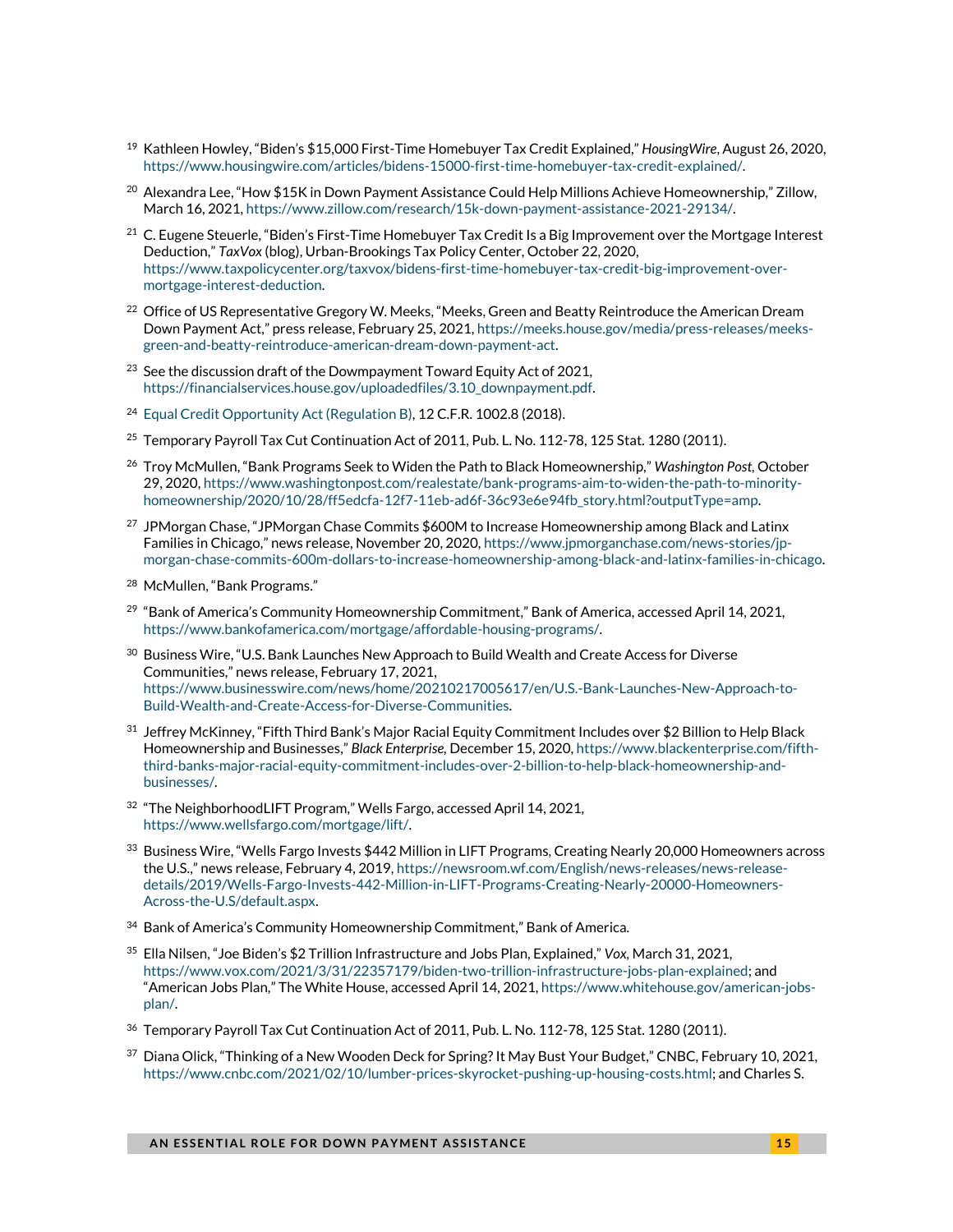Gascon and Jacob Haas, "The Impact of COVID-19 on the Residential Real Estate Market," Federal Reserve Bank of St. Louis, October 6, 2020[, https://www.stlouisfed.org/publications/regional-economist/fourth-quarter-](about:blank)[2020/impact-covid-residential-real-estate-market.](about:blank) 

### References

- Bailey, Nikitra. 2021[. Testimony before the Senate Committee on Banking, Housing, and Urban Affairs,](about:blank)  Washington, DC, March 16.
- Choi, Jung Hyun, Alanna McCargo, Michael Neal, Laurie Goodman, and Caitlin Young. 2019. *[Explaining](about:blank) the Black-[White Homeownership Gap: A Closer Look at Disparities across Local Markets](about:blank)*. Washington, DC: Urban Institute.
- Donohue, Kenneth M. 2007[. Statement before the Senate Committee on Banking, Housing, and Urban Affairs,](about:blank)  Washington, DC, July 18.
- FDIC (Federal Deposit Insurance Corporation). 2017. *[Affordable Mortgage Lending Guide, Part III: Federal Home Loan](about:blank)  [Banks](about:blank)*. Washington, DC: FDIC.
- Hamilton, Darrick, and William Darity Jr. 2010. "Can 'Baby Bonds' Eliminate the Racial Wealth Gap in Putative Post-Racial America?" *Review of Black Political Economy* 37:207–16[. https://doi.org/10.1007/s12114-010-9063-](about:blank) [1.](about:blank)
- Kahlenberg, Richard D., and Kimberly Quick. 2019. "[Attacking the Black-White Opportunity Gap That Comes from](about:blank)  [Residential Segregation](about:blank)." New York: The Century Foundation.
- McCargo, Alanna, and Jung Hyun Choi. 2020. *[Closing the Gaps: Building Black Wealth through Homeownership](about:blank)*. Washington, DC: Urban Institute.
- McCargo, Alanna, Jung Hyun Choi, and Edward Golding. 2019. "[Building Black Homeownership Bridges: A Five-](about:blank)[Point Framework for Reducing the Racial Homeownership Gap](about:blank)." Washington, DC: Urban Institute.
- NCSHA (National Council of State Housing Agencies). 2020. *Factbook: State HFA Factbook, 2019 NCSHA Annual Survey Results*. Washington, DC: NCSHA.
- OAHP (Office of Affordable Housing Programs). n.d. "[American Dream Downpayment Initiative: Jumping the](about:blank)  [Hurdle to Homeownership](about:blank)." Washington, DC: US Department of Housing and Urban Development, OAHP.
- Parrott, Jim, and Mark Zandi. 2021. ["Overcoming the Nation's Daunting Housing Supply Shortage.](about:blank)" Washington, DC: Urban Institute.
- Peterson, Dana M., and Catherine L. Mann. 2020. *[Closing the Racial Inequality Gaps: The Economic Cost of Black](about:blank)  [Inequality in the U.S.](about:blank)* New York: Citigroup.
- Phipps, Antony A., Kathleen Heintz, and Monte Franke. 1994. *[Evaluation of the Nehemiah Housing Opportunity](about:blank)  [Program: Final Report](about:blank)*. Washington, DC: US Department of Housing and Urban Development, Office of Policy Development and Research.
- Thompson, Lawrence L. 2006. *[A History of HUD](about:blank)*. Elizabeth, NJ: Monarch Housing Associates.

## About the Authors

**Michael Stegman** is a nonresident fellow at the Urban Institute, a visiting professor at Duke University's Sanford School of Public Policy, and distinguished professor emeritus and founding chair of the department of public policy at the University of North Carolina (UNC) at Chapel Hill. Previously, he was senior policy adviser for housing in the Obama White House at the National Economic Council, following three years as counselor to the secretary of the US Treasury for housing finance policy. Stegman was assistant secretary for policy development and research at the US Department of Housing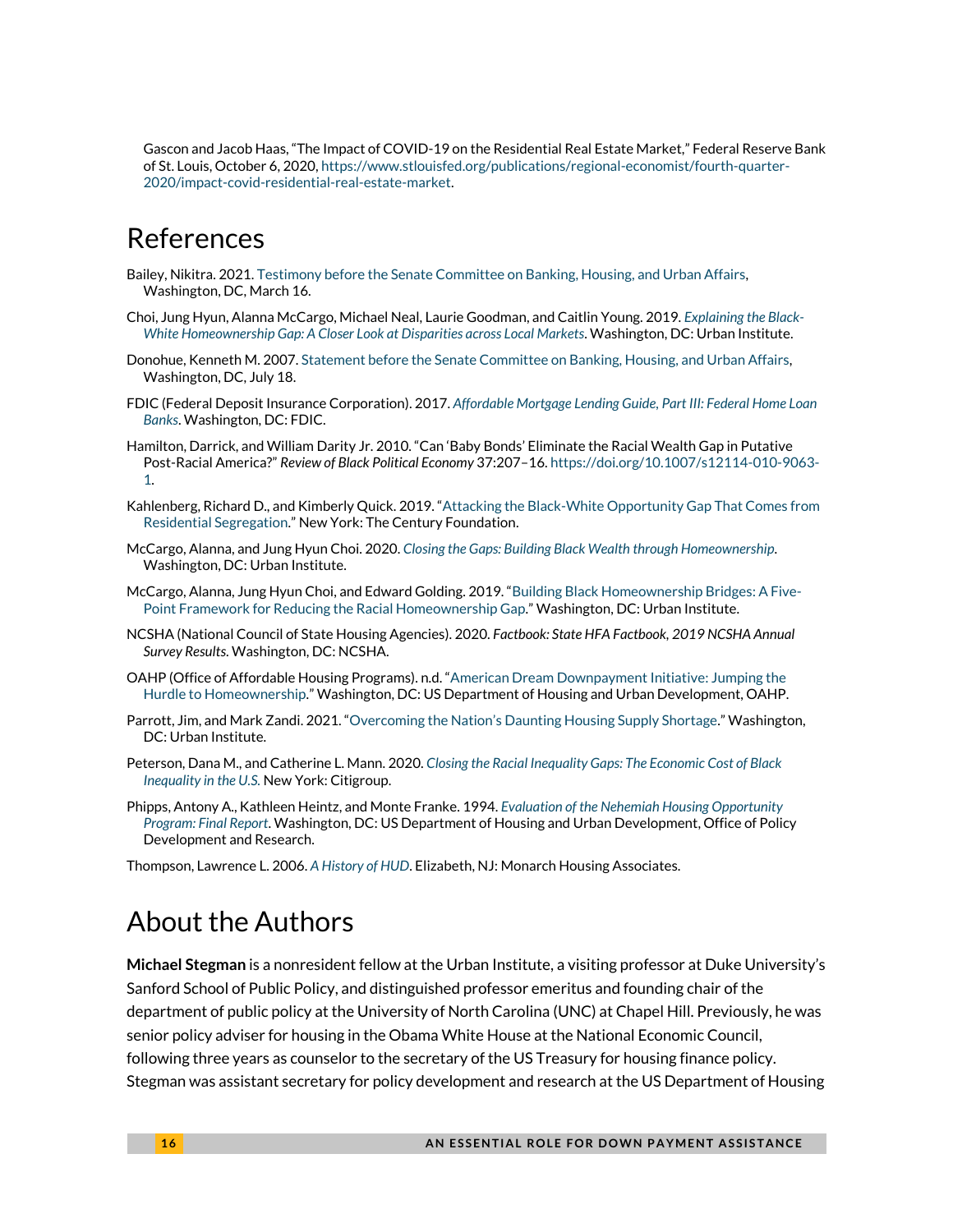and Urban Development (HUD) in the Clinton administration and was deputy assistant secretary for research at HUD during the Carter administration. Stegman serves on the advisory board of Home Partners of America and has previously held nonresident fellow positions at the Milken Institute, the Joint Center for Housing Studies at Harvard University, the Center for Household Financial Stability at the St. Louis Federal Reserve Bank, the Center for Community Capital at UNC Chapel Hill, and the Bipartisan Policy Center. Stegman has a BA in political science from Brooklyn College and an MCP and PhD in city planning from the University of Pennsylvania.

**Mike Loftin** is CEO of Homewise Inc., an effective nonprofit social enterprise, promoting sustainable homeownership in a way that improves the long-term financial well-being of modest-income families. Loftin led the creation and implementation of Homewise's comprehensive business model that seamlessly integrates all the steps of the home purchase process. Before his work at Homewise, Loftin was a community organizer in Chicago, where he founded the Resurrection Project, a preeminent Chicago community-development organization serving Mexican-American neighborhoods; organized an antidisplacement campaign in Chicago's Uptown neighborhood during his tenure with the affordable housing organization Voice of the People; and led the Metropolitan Tenants Organization in the passage of Chicago's Tenant Bill of Rights. Loftin serves on the board of Excellent Schools New Mexico, served on the board of the University of New Mexico Anderson School of Management Foundation, and was a governor-appointed board member of the New Mexico Mortgage Finance Authority. Loftin holds a bachelor's degree in history from Northwestern University.